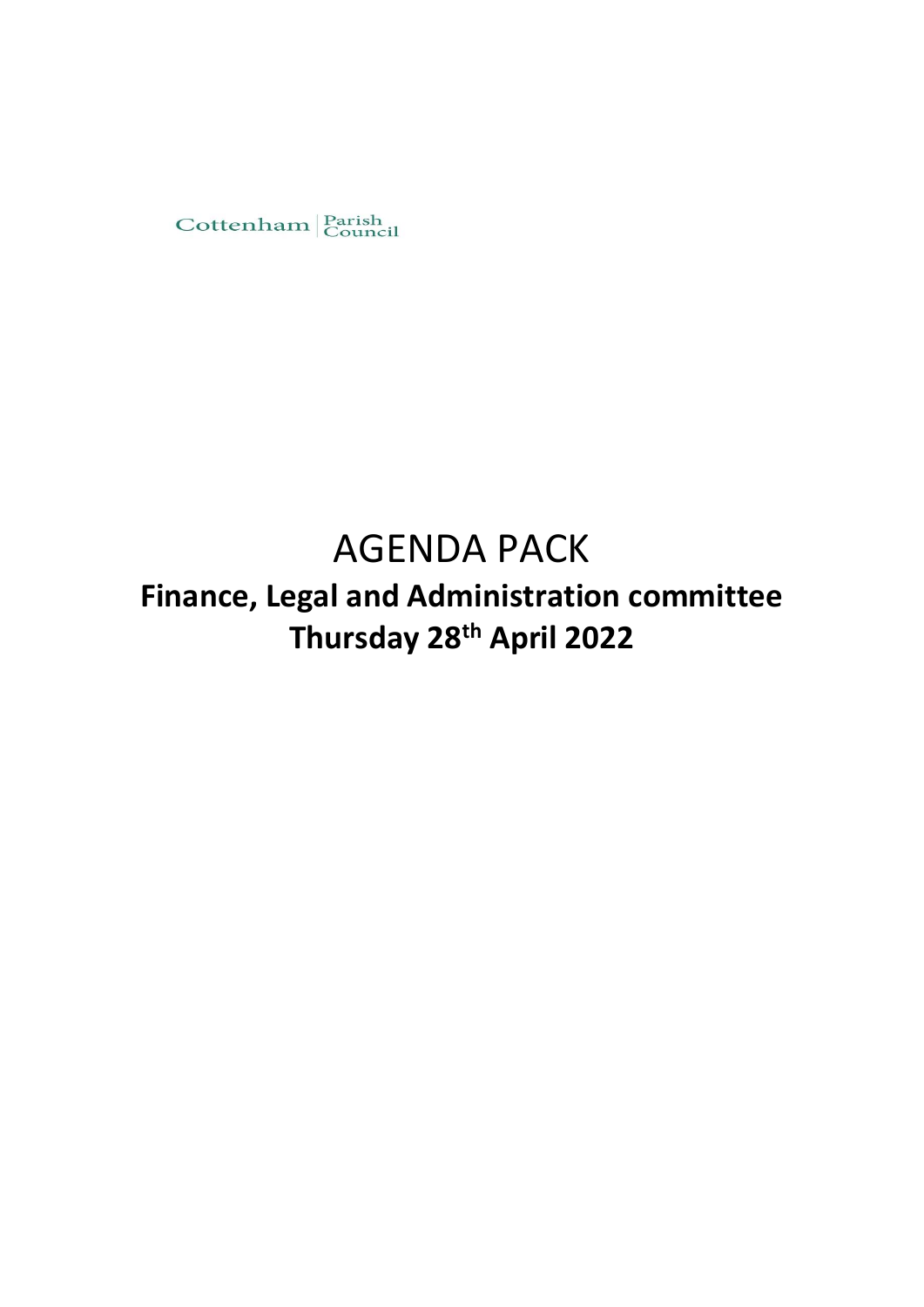#### **To: Members of the Finance, Legal and Administration Committee (FLAC)**

You are hereby summoned to attend a Finance Committee meeting To be held at Cottenham Village Hall on Thursday 28th April 2022 at 7.30pm

#### **AGENDA**

All Parish Council Meetings are open to the Public and Press

**22F/162. Chairman's Introduction and Apologies for absence –** *(Schedule 12 of the Local Government Act 1972 requires a record to be kept of the members present and that this record form part of the minutes of the meeting. Members who cannot attend a meeting should tender apologies to the Parish Clerk as it is usual for the grounds upon which apologies are tendered also to be recorded. Under Section 85(1) of the Local Government Act 1972, members present must decide whether the reason(s) for a member's absence are accepted.* 

**22F/163. To accept Declarations of Interest and Dispensations** – *i. To receive disclosures of pecuniary and other interests from Councillors on matters to be considered at the meeting. ii. To receive written requests for dispensation. iii. To grant requests for dispensation as appropriate. (NB this does not preclude any later declarations).* 

**22F/164. Minutes** – To resolve that the minutes (circulated to members) of the Finance Committee meeting held on Tuesday 29<sup>th</sup> March 2022 be signed as a correct record.

**22F/165. Public Participation –** *Public question time is dealt with prior to the start of the meeting and doesn't form part of the formal business of the Council. Time is limited to 30 minutes and each member of the public is entitled to speak once only in respect of business itemised on the agenda and shall not speak for more than 3 minutes to allow other people to also speak without the public session exceeding its allotted time. Questions not answered at this meeting will be answered in writing to the person asking the question or may appear as an agenda item for the next meeting. Photographing, recording, broadcasting, or transmitting the proceedings of a meeting by any means is permitted. A person may not orally report or comment about a meeting as it takes place if he is present at the meeting of a parish council or its committees but otherwise may film, photograph or make an audio recording of a meeting; use any other means for enabling persons not present to see or hear proceedings at a meeting of the parish council as it takes place or later; report or comment on the proceedings in writing during or after a meeting or orally report or comment after the meeting.* 

**22F/166. Year End report (to end of March 2022)** – RFO

**22F/167. Review of Risk assessments (sections 3 & 4 of general risk assessment and the Village Hall) -** RFO

**22F/168. Preferred contractor list, progress report** 

**22F/169. For consideration at the next meeting -**

**22F/170. Date of next meeting – Tuesday 24 th May 2022**

**22F/171. Close of meeting –**

S Seabright.

Cottenham Village Hall, Lambs Lane, Cottenham CB24 8TA Tel: 07503 328401 Email: [rfo@cottenhampc.org.uk](mailto:rfo@cottenhampc.org.uk)

21st April 2022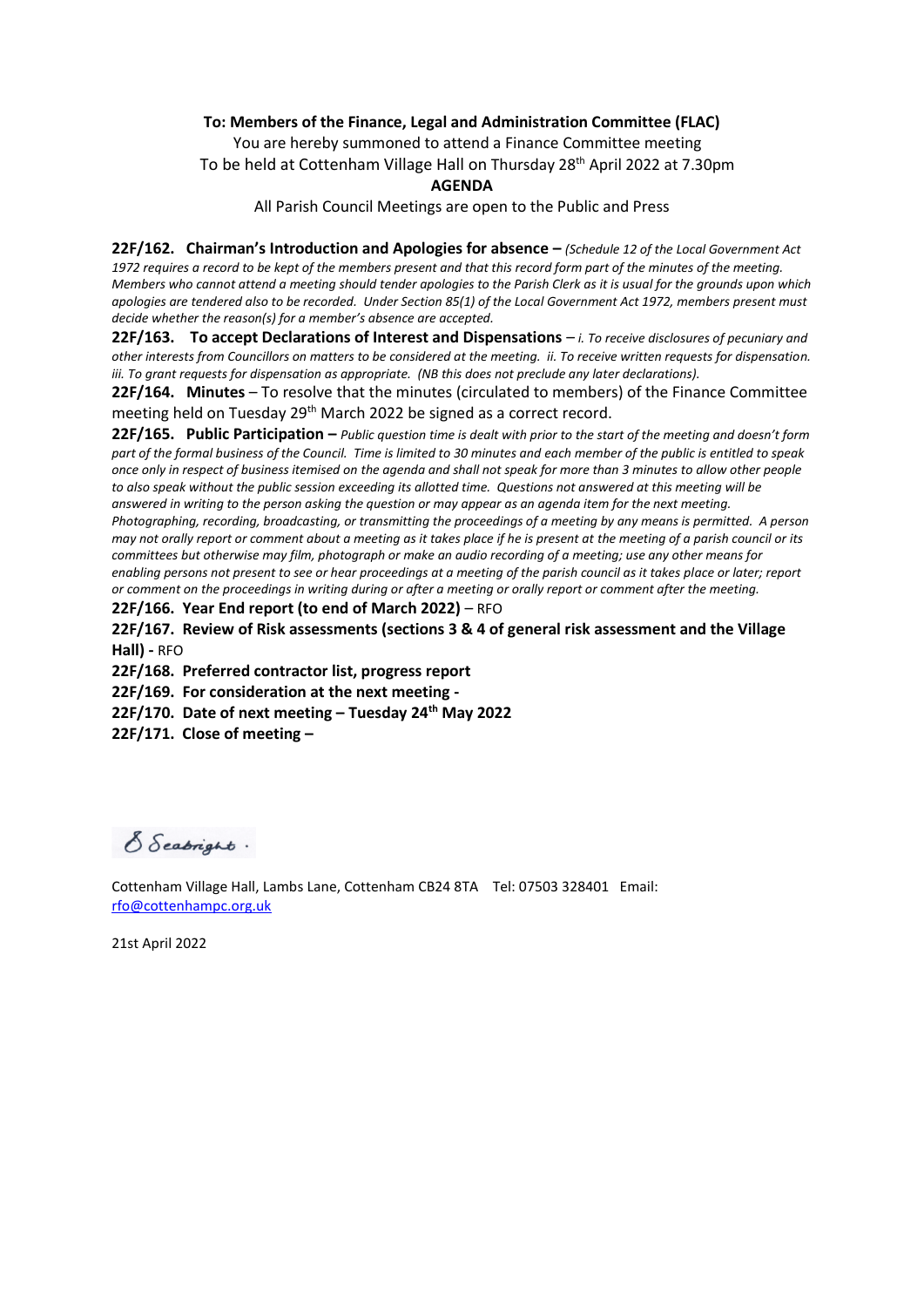## **22F/164. Minutes**

# **Finance, Legal and Administration Committee (FLAC) Minutes**

Meeting held at Cottenham Village Hall on Tuesday 29<sup>th</sup> March 2022

**Present:** Cllrs Bolitho (Chair), Collinson, Ward and the RFO

**22F/149. Chairman's Introduction and Apologies for absence –** Cllrs Hewitt (Absent), Hutchison (Absent) & Young (Personal)

**22F/150. To accept Declarations of Interest and Dispensations** – None

**22F/151. Minutes** – Resolution that the minutes of the Finance Committee meeting held on Thursday 27th January 2022 be signed as a correct record. Proposed Cllr Ward and seconded by Cllr Collinson - **RESOLVED**.

**22F/152. Public Participation –** No public present.

**22F/153. Management Accounts, Cash flow and Bank reconciliation (to end of February 2022) –** The committee looked at the monthly Profit and Loss report to the end of February 2022 and discussed how some of the accounts are very over budget and some very under budget. This is due to some budget setting errors in the previous budget setting process and the unpredictability of having a new village hall and the effects of Covid. Going forward there was discussion about the increase in utility costs and the possible impact this could have on the budget. The cashflow to the end of the year was discussed and the shortfall, which was expected several months ago to be in the region of £20k, has fallen to approx.

£4k. The committee were satisfied that these documents were an accurate record – Noted. **22F/154. Budget for bar and events – look at current budget to allocate funds –** The bar and events income and expenditure is shown in the Profit and Loss, the balance is then taken from the profit and loss to a reserve in the balance sheet; currently the profit is £645. In the early months of the next financial year there will be a need to purchase considerable bar stock in advance of two big events, a wedding, and Custard Comedy night both in April. This means that the reserve will go 'overdrawn' for a brief period until the profit comes in. The committee discussed this liability and agreed a recommendation to full council that the reserve can be 'overdrawn' by no more that £2000.

**22F/155. Discuss framework for preferred contractor list** – From the last meeting the RFO obtained some advice from CAPALC and they suggested we might want to look at putting together a preferred contractor list. FLAC looked at how this might be actioned. FLAC are proposing a framework under which suppliers are invited to present examples of their costs, service standards and experience of working with parish councils, on which we can base selections as preferred supplier. The benefits to this approach are obtaining good value for money, ensuring that a number of suppliers have an opportunity to bid for work, and transparency. We recommend this approach initially for electrical services, plumbing services, computer repair work, and graphic design and print. This needs to be taken to full council for agreement and a process for moving forward agreed.

**22F/156. Risk assessment review –** the committee looked at our current risk assessment documents. Cllr Ward had reviewed section 2 and the following items are to be amended. CPA 1 the insurance reserve to be updated as currently out of date, CPA 2 the reference to FR to be given a key at the beginning of the document to explain that this relates to our Financial Regulations, CPA 5 similarly SLA (Service level agreement) to be added to this key,